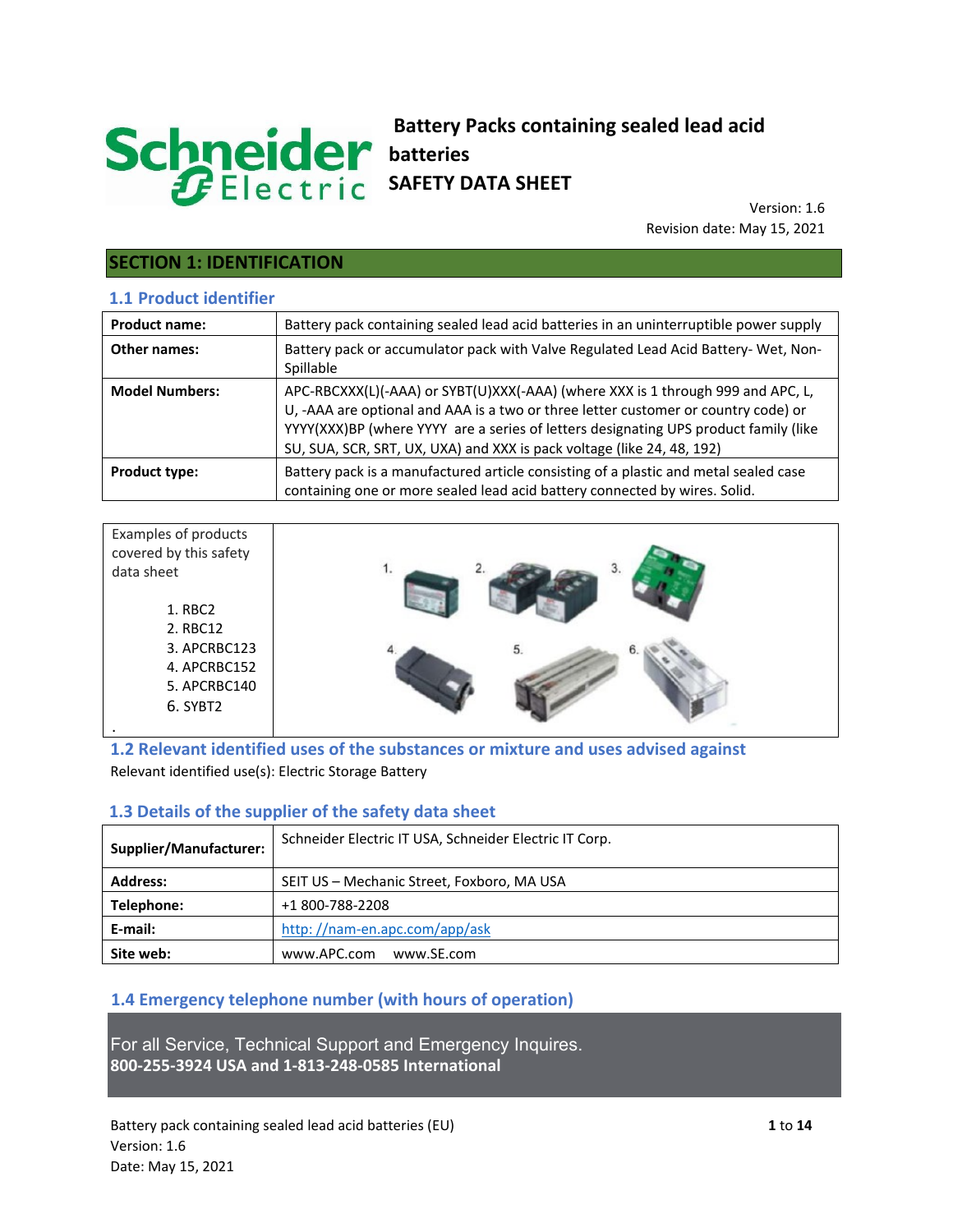#### **SECTION 2: HAZARDS IDENTIFICATION**

#### **2.1 Classification of the substance or mixture**

#### **According to CLP No 1272/2008:**

Acute Toxicity Oral 4 – H302 Skin Corrosion 1A – H314 Reproductive Toxicity 1A – H360Df Specific Target Organ Toxicity Repeated Exposure 2 – H373 Hazardous to the aquatic environment Acute 1 – H400 Hazardous to the aquatic environment Chronic 1 – H410

#### **2.2 Label elements**

Signal Word: DANGER



#### **Hazard Statements**

| H302          | Harmful if swallowed.                                              |
|---------------|--------------------------------------------------------------------|
| H314          | Causes severe skin burns and eye damage.                           |
| <b>H360Df</b> | May damage the unborn child. Suspected of damaging fertility.      |
| H373          | May cause damage to organs through prolonged or repeated exposure. |
| <b>H400</b>   | Very toxic to aquatic life.                                        |
| H410          | Very toxic to aquatic life with long lasting effects.              |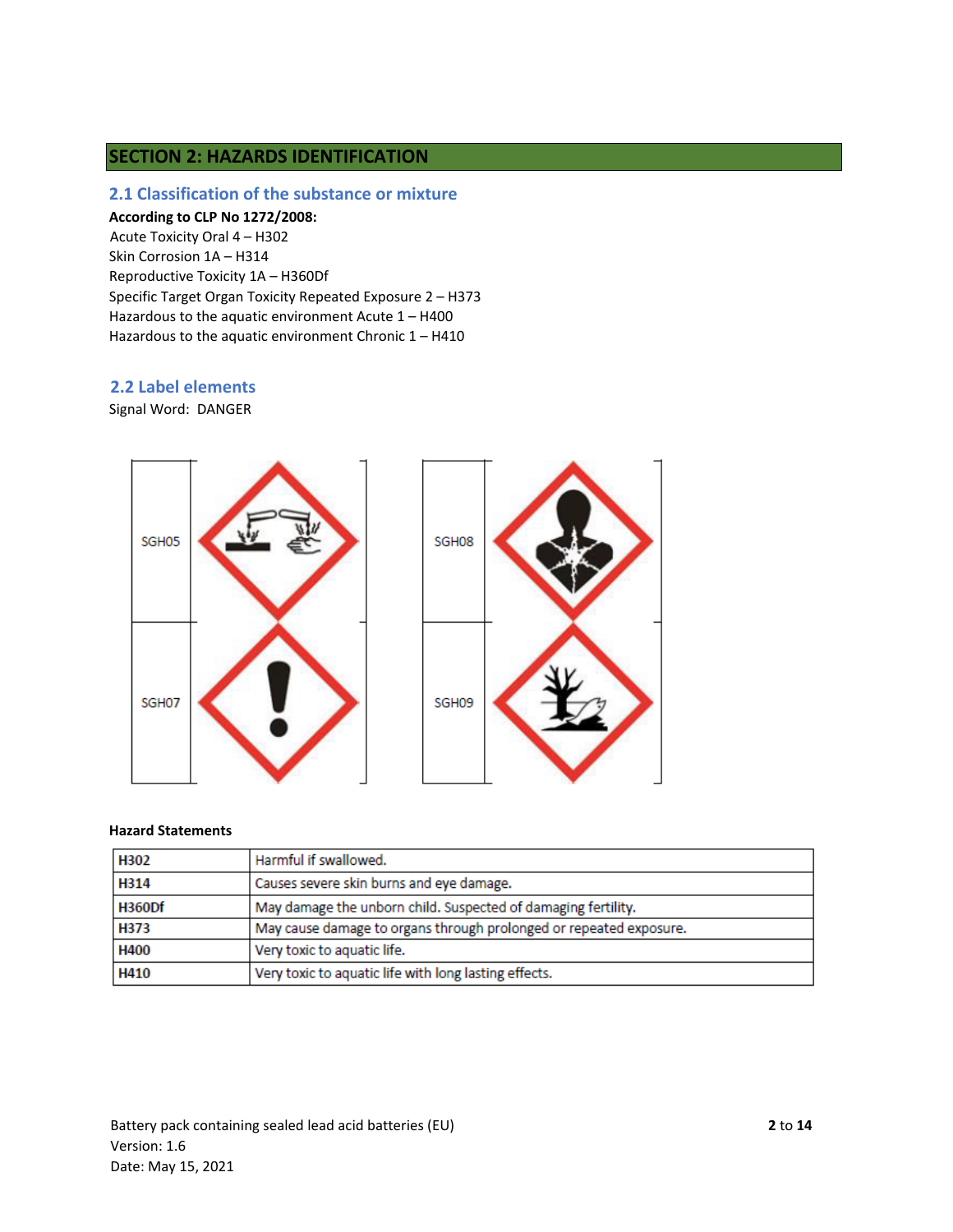| Precautionary statements |                                                                                                                                     |
|--------------------------|-------------------------------------------------------------------------------------------------------------------------------------|
| P <sub>201</sub>         | Obtain special instructions before use.                                                                                             |
| P <sub>202</sub>         | Do not handle until all safety precautions have been read and understood.                                                           |
| P <sub>260</sub>         | Do not breathe mist/vapours/spray.                                                                                                  |
| P <sub>264</sub>         | Wash thoroughly after handling.                                                                                                     |
| P <sub>270</sub>         | Do not eat, drink or smoke when using this product.                                                                                 |
| P <sub>280</sub>         | Wear protective gloves/protective clothing/eye protection/face protection.                                                          |
| P <sub>281</sub>         | Use personal protective equipment as required.                                                                                      |
| P273                     | Avoid release to the environment.                                                                                                   |
| $P304 + P340$            | IF INHALED: Remove victim to fresh air and keep at rest in a position<br>comfortable for breathing.                                 |
| $P303 + P361 + P353$     | IF ON SKIN (or hair): Take off immediately all contaminated clothing. Rinse skin with<br>water/shower.                              |
| <b>P310</b>              | Immediately call a POISON CENTER or doctor/physician.                                                                               |
| P321                     | Specific treatment, see supplemental first aid information.                                                                         |
| P363                     | Wash contaminated clothing before reuse.                                                                                            |
| P305 + P351 + P338       | IF IN EYES: Rinse cautiously with water for several minutes. Remove contact lenses, if<br>present and easy to do. Continue rinsing. |
| P301 + P312              | IF SWALLOWED: Immediately call a POISON CENTER or doctor/physician if you feel unwell.                                              |
| P330                     | Rinse mouth.                                                                                                                        |
|                          |                                                                                                                                     |

| P331          | Do NOT induce vomiting.                                                                                                |
|---------------|------------------------------------------------------------------------------------------------------------------------|
| P314          | Get medical advice/attention if you feel unwell.                                                                       |
| $P308 + P313$ | IF exposed or concerned: Get medical advice/attention.                                                                 |
| P391          | Collect spillage.                                                                                                      |
| P405          | Store locked up.                                                                                                       |
| <b>P501</b>   | Dispose of content and/or container in accordance with local, regional, national, and/or<br>international regulations. |

#### **2.3 Other hazards**

 $\sim$ 

 $\overline{a}$ 

**Contract** 

÷

According to Regulation (EC) No. 1272/2008 (CLP) this material is considered hazardous.

#### **2.4 Other information**

Acid batteries used in APC by Schneider Electric Replacement Battery Cartridges (RBCs) are contained within cartridges and are sealed, non-spillable design. Under normal use and handling, there is no contact with the internal components of the battery or the chemical hazards. Under normal use and handling, these products do not emit regulated or hazardous substances. Misuse of the product, such as overcharging, may result in a discharge of battery electrolyte. Classification provided are for the battery electrolyte and are only applicable in the event that the electrolyte is discharged.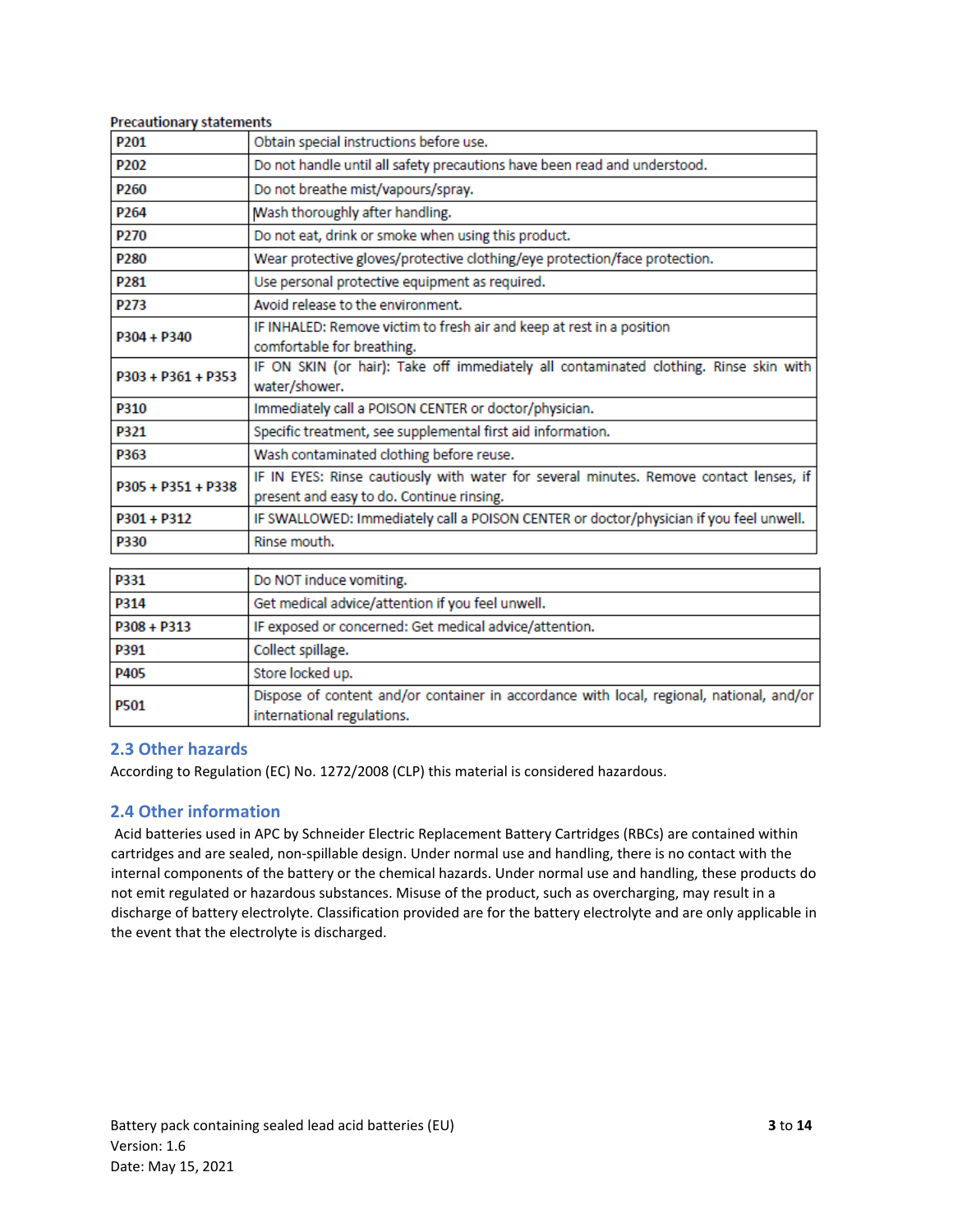#### **SECTION 3: COMPOSITION / INFORMATION ON INGREDIENTS**

#### **3.1 Substances:**

The material does not meet the criteria of a substance in accordance with regulation (EC) No 1272/2008

| <b>Chemical Name</b>      | <b>CAS Number</b> | <b>EC Number</b> | Composition (%) | Classification                                                                                                                                |
|---------------------------|-------------------|------------------|-----------------|-----------------------------------------------------------------------------------------------------------------------------------------------|
| Lead                      | 7439-92-1         | 231-100-4        | 59.650%         | Annex VI: Acute Tox 4, H332;<br>Acute Tox 4, H302; Repr. 1A,<br>H360df; STOT RE 2, H373; Aquatic<br>Acute 1, H400; Aquatic Chronic 1,<br>H410 |
| Sulfuric Acid             | 7664-93-9         | 231-639-5        | 18.150%         | Annex VI: Table 3.1: Skin Corr. 1A;<br>H314                                                                                                   |
| 1-Propene,<br>Homopolymer | 9003-07-0         | <b>NA</b>        | 10.000%         | <b>Not Classified</b>                                                                                                                         |
| Amorphous/fused<br>silica | 60676-86-0        | <b>NA</b>        | 6.200%          | Not Classified                                                                                                                                |
| Polyvinyl Chloride        | 9002-86-2         | <b>NA</b>        | 2.600%          | <b>Not Classified</b>                                                                                                                         |
| Copper                    | 7440-50-8         | 231-159-6        | 2.600%          | Self Classified: Repr. 2, H361; Eye<br>Irrit. 2, H319; STOT SE 3: Resp. Irrit.,<br>H335                                                       |
| Tin                       | 7440-31-5         | 231-141-8        | 0.300%          | Self Classified: STOT SE 3: Resp.<br>Irrit., H335; STOT RE 2 (Lungs,<br>Inhalation), H373; STOT RE 1 (CNS,<br>Liver Kidney), H372             |
| Polycarbonate             | 27440-31-5        | <b>NA</b>        | 0.100%          | <b>Not Classified</b>                                                                                                                         |
| Steel - Iron              | 7439-89-6         | <b>NA</b>        | 0.3800%         | Not Classified                                                                                                                                |
| Steel - Manganese         | 7439-96-5         |                  | 0.0068%         |                                                                                                                                               |
| Steel - Copper            | 7440-50-8         | 231-159-6        | 0.0060%         | Self Classified: Repr. 2, H361; Eye<br>Irrit. 2, H319; STOT SE 3: Resp. Irrit.,<br>H335                                                       |
| Steel - Carbon            | 7440-44-0         | <b>NA</b>        | 0.0036%         | <b>Not Classified</b>                                                                                                                         |
| Steel - Nickel            | 7440-02-0         | <b>NA</b>        | 0.0020%         | Annex VI: Skin Sens. 1, H317, Carc.<br>1B, H350, STOT RE 1, H372                                                                              |
| Steel - Silicon           | 7440-21-3         | <b>NA</b>        | 0.0016%         | <b>Not Classified</b>                                                                                                                         |

#### **SECTION 4: FIRST AID MEASURES**

#### **4.1 Description of first aid measures**

#### **General information**

The following first aid measures are required only in case of exposure to interior battery components after damage of the external battery casing.

Undamaged, closed cells do not represent a danger to the health.

| Eye contact | If IN EYES: Rinse cautiously with water for several minutes. Remove contact lenses, if present<br>and easy to do. Continue rinsing. If signs/symptoms develop, get medical attention. |
|-------------|---------------------------------------------------------------------------------------------------------------------------------------------------------------------------------------|
|             |                                                                                                                                                                                       |

Battery pack containing sealed lead acid batteries (EU) **4** to **14** Version: 1.6 Date: May 15, 2021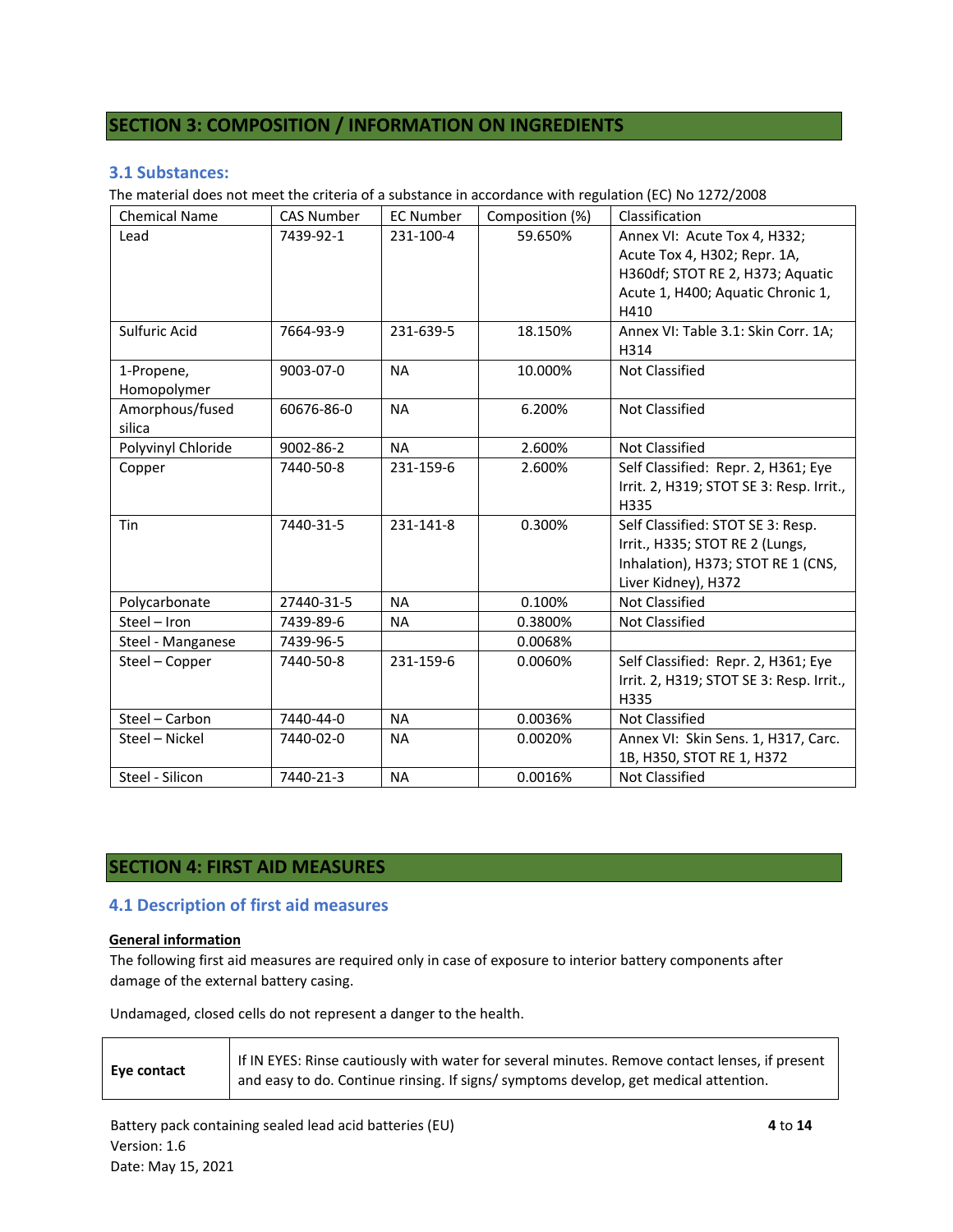| <b>Inhalation</b>   | IF INHALED: Remove victim to fresh air and keep at rest in a position comfortable for<br>breathing. Administer oxygen if breathing is difficult. Give artificial respiration if victim is not<br>breathing. Do not use mouth-to-mouth if victim inhaled the substance; give artificial<br>respiration with the aid of a pocket mask equipped with one-way valve or other proper<br>respiratory medical device. |
|---------------------|----------------------------------------------------------------------------------------------------------------------------------------------------------------------------------------------------------------------------------------------------------------------------------------------------------------------------------------------------------------------------------------------------------------|
| <b>Skin contact</b> | IF ON SKIN: Wash with plenty of soap and water. Take off contaminated clothing and wash<br>before reuse. If signs/symptoms develop, get medical attention.                                                                                                                                                                                                                                                     |
| Ingestion           | Do NOT induce vomiting. If conscious, drink large quantities of milk or water. Follow<br>with milk of magnesia, beater egg, egg whites or vegetable oil. Get medical attention<br>immediately.                                                                                                                                                                                                                 |

#### **4.2 Most important symptoms and effects, both acute and delayed**

Refer to Section 11 - Toxicological Information

#### **4.3 Indication of any immediate medical attention and special treatment needed**

See section: Description of first aid measures

Notes to Physician: All treatments should be based on observed signs and symptoms of distress in the patient. Consideration should be given to the possibility that overexposure to materials other than this product may have occurred.

#### **SECTION 5: FIRE-FIGHTING MEASURES**

#### **5.1 Extinguishing media**

| Suitable extinguishing media | Dry chemical or CO2                                                    |
|------------------------------|------------------------------------------------------------------------|
| Unsuitable extinguishing     | Water should not be used unless from safe distance due to vigorous and |
| media                        | exothermic reaction which will result.                                 |

#### **5.2 Special hazards arising from the substance or mixture**

| <b>Unusual Fire and Explosion</b><br><b>Hazards</b> | Hydrogen and oxygen gases are produced during normal battery<br>operation and charging. These gases escape through the battery vents<br>and may form an explosive atmosphere around the battery if ventilation<br>is poor. Avoid open flame, sparks and other ignition sources in areas<br>where batteries are used and stored. |
|-----------------------------------------------------|---------------------------------------------------------------------------------------------------------------------------------------------------------------------------------------------------------------------------------------------------------------------------------------------------------------------------------|
| <b>Hazardous Combustion</b><br><b>Products</b>      | Acid mists and vapors, toxic fumes from burning plastic.                                                                                                                                                                                                                                                                        |

#### **5.3 Advice for firefighters**

Fire fighters should wear complete protective clothing including self-contained breathing apparatus. Wear chemical protective clothing that is specifically recommended by the manufacturer. It may provide little or no thermal protection. Fire fighters to wear acid-resistant full protective clothing, including rubber footwear and selfcontained breathing apparatus.

**S**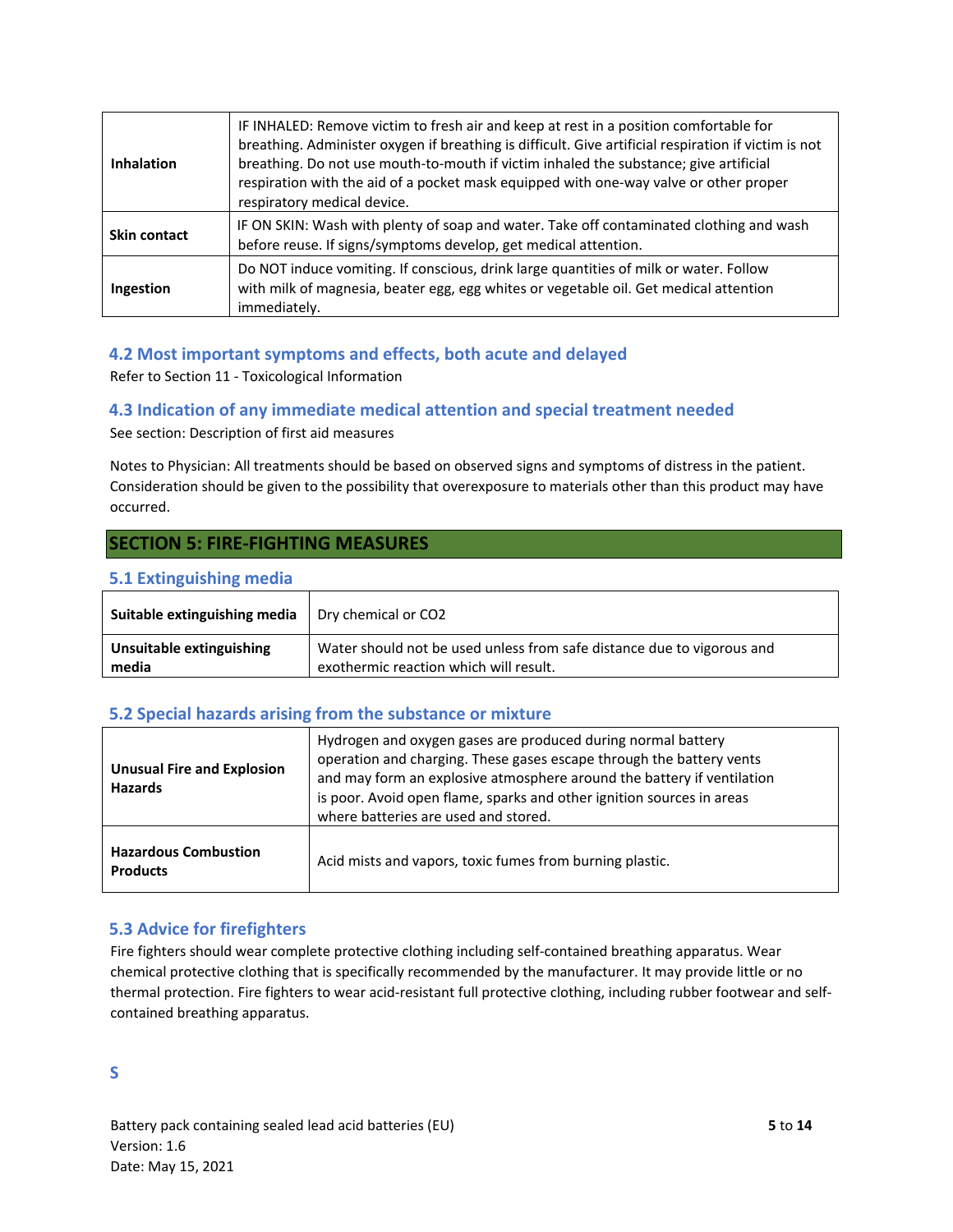#### **SECTION 6: Accidental Release Measures**

#### **6.1 Personal precautions, protective equipment and emergency procedures**

| For non-emergency<br>personnel | Do not walk through spilled material. Wear appropriate personal protective<br>equipment, avoid direct contact. Do not touch damaged containers or spilled<br>material unless wearing appropriate protective clothing. Ventilate enclosed areas.<br>Do not get in eyes, on skin, or on clothing. Do not breathe dusts or mists. |
|--------------------------------|--------------------------------------------------------------------------------------------------------------------------------------------------------------------------------------------------------------------------------------------------------------------------------------------------------------------------------|
| For emergency<br>responders    | As an immediate precautionary measure, isolate spill or leak area for at least 50 meters<br>(150 feet) in all directions. Keep unauthorized personnel away. Do not get water inside<br>container.<br>See also the information in "For nonemergency personnel".                                                                 |

#### **6.2 Environmental precautions**

| Environmental | Do not discharge into the drains/surface waters/groundwater. |
|---------------|--------------------------------------------------------------|
| precautions   |                                                              |

#### **6.3 Methods and materials for containment and cleaning up**

|              | Stop leak if you can do it without risk. If battery is leaking, place battery in a heavy<br>duty plastic bag. Contain spill by diking with soda ash, etc. Neutralize spill area |
|--------------|---------------------------------------------------------------------------------------------------------------------------------------------------------------------------------|
| <b>Spill</b> | with (soda or ash lime, dilute with acetic acid). Make certain mixture is neutral                                                                                               |
|              | then collect residue and place in a drum or other suitable container.                                                                                                           |

#### **6.4 Reference to other sections**

See Section 1 for emergency contact information.

See Section 8 for information on appropriate personal protective equipment.

See Section 13 for additional waste treatment information.

#### **SECTION 7: HANDLING AND STORAGE**

The information in this section contains generic advice and guidance. The list of Identified Uses in Section 1 should be consulted for any available use-specific information provided in the Exposure Scenario(s).

#### **7.1 Precautions for safe handling**

#### **Advice on safe handling**

Handling: Use only in well ventilated areas. Use caution when combining with water; DO NOT add water to corrosive liquid, ALWAYS add corrosive liquid to water while stirring to prevent release of heat, steam and fumes. Wear appropriate personal protective equipment, avoid direct contact. Do not get in eyes, on skin, or on clothing. Do not breathe mist, vapors, spray. Avoid direct conductive connection across positive and negative terminals to prevent short circuit. Wash thoroughly with soap and water after handling and before eating, drinking, or using tobacco.

#### **7.2 Conditions for safe storage, including any incompatibilities**

#### **Requirements for storage rooms and vessels**

Batteries should be kept in an upright position away from ignition sources. Stack batteries so as to prevent accidental contact between terminal and/or other damage to terminals or containers. Whenever feasible, store on shipping pallet or rack. Do not stack loaded pallets or racks on top of other batteries. Store in a cool/low temperature, well ventilated place. Avoid storage in areas exposed to heat or solar buildup.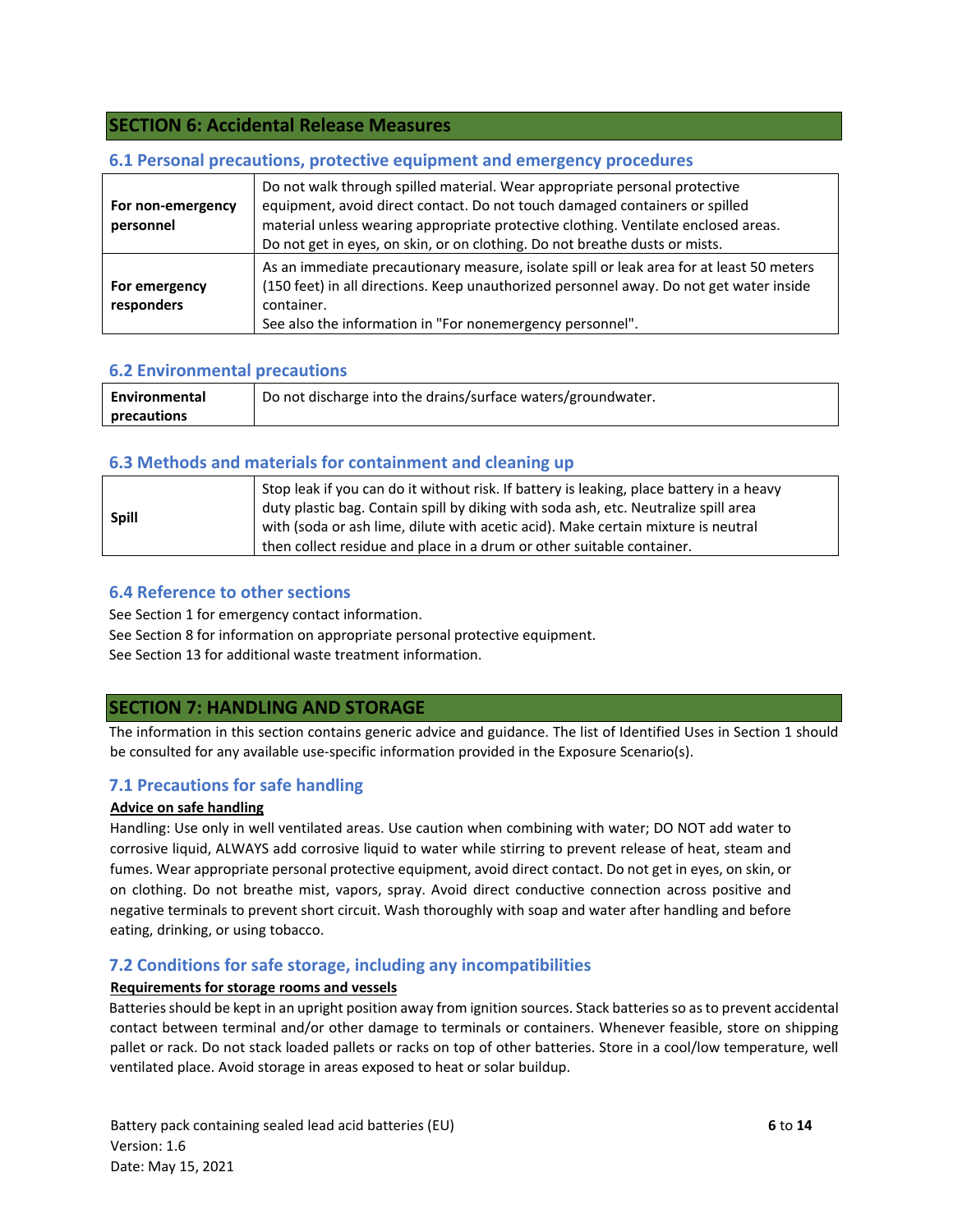#### **7.3 Specific end use(s)**

**Recommendations Refer to Section 1.2 – Relevant identified uses.** 

#### **SECTION 8: EXPOSURE CONTROLS/PERSONAL PROTECTION**

The information in this section contains generic advice and guidance. Information is provided based on typical anticipated uses of the product. Additional measures might be required for bulk handling or other uses that could significantly increase worker exposure or environmental releases.

#### **8.1 Control parameters**

#### **Occupational exposure limits**

|                                         | <b>Result</b> | <b>NIOSH</b>                                         | <b>OSHA</b>                                          |
|-----------------------------------------|---------------|------------------------------------------------------|------------------------------------------------------|
| Tin (7440-31-5)                         | <b>TWAs</b>   | 2 mg/m3 TWA                                          | Not established                                      |
| Copper (7440-50-8)                      | <b>TWAs</b>   | 1 mg/m3 TWA (dust and mist); 0.1<br>mg/m3 TWA (fume) | 0.1 mg/m3 TWA (fume); 1 mg/m3<br>TWA (dust and mist) |
| Polyvinyl Chloride<br>$(9002 - 86 - 2)$ | <b>TWAs</b>   | Not established                                      | Not established                                      |
| Sulfuric acid (7664-93-9)               | <b>TWAs</b>   | 1 mg/m3 TWA                                          | 1 mg/m3 TWA                                          |
| Lead as Lead, Inorganic<br>compounds    | <b>TWAs</b>   | 0.050 mg/m3 TWA                                      | 50 μg/m3 TWA                                         |

#### **Key to abbreviations**

NIOSH = National Institute of Occupational Safety and Health

OSHA = Occupational Safety and Health Administration

TWA = Time-Weighted Averages are based on 8h/day, 40h/week exposures

#### **Additional advice on limit values**

During normal charging and discharging there is no release of product.

#### **DNELs/DMELs**

No DNELs/DMELs available.

#### **PNECs**

No PNECs available.

#### **8.2 Exposure controls**

| Appropriate<br>engineering controls   | Good general ventilation should be used. Ventilation rates should be matched to<br>conditions. If applicable, use process enclosures, local exhaust ventilation, or other<br>engineering controls to maintain airborne levels below recommended exposure limits.<br>If exposure limits have not been established, maintain airborne levels to an acceptable<br>level. |
|---------------------------------------|-----------------------------------------------------------------------------------------------------------------------------------------------------------------------------------------------------------------------------------------------------------------------------------------------------------------------------------------------------------------------|
| <b>Individual protection measures</b> |                                                                                                                                                                                                                                                                                                                                                                       |

| <b>Hygiene measures</b> | When using do not eat, drink or smoke. Wash hands before breaks and after work.                       |
|-------------------------|-------------------------------------------------------------------------------------------------------|
| Eye/face protection     | Wear eye/face protection $-$ Chemical splash goggles, or $-$ Full-face shield with safety<br>glasses. |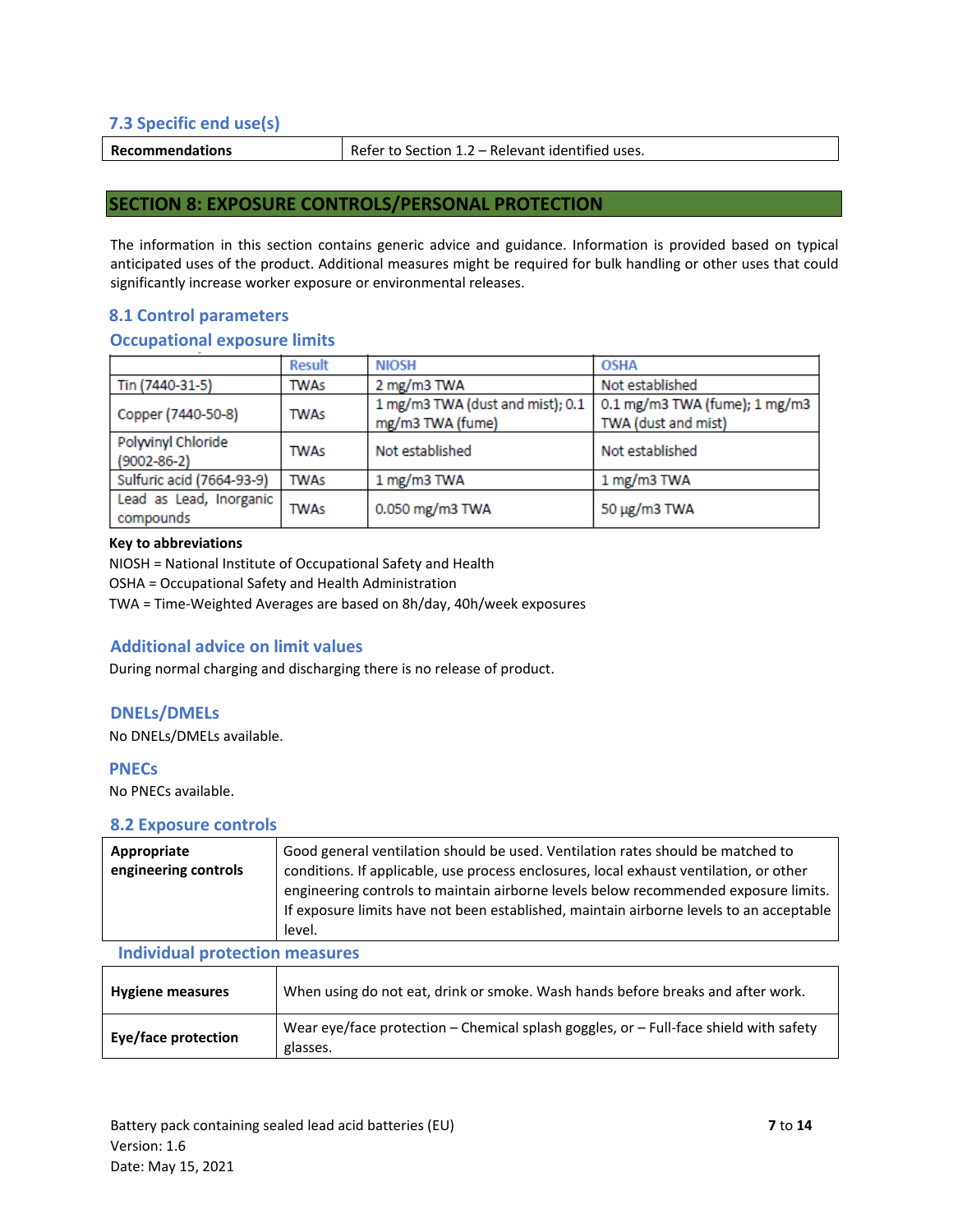#### **Skin protection**

| <b>Hand protection</b>             | Acid resistant gloves such as rubber, neoprene, vinyl coated, PVC.                                                                                                                                                               |
|------------------------------------|----------------------------------------------------------------------------------------------------------------------------------------------------------------------------------------------------------------------------------|
| <b>Body protection</b>             | Acid resistant clothing with rubber/neoprene boots for major spill clean-up. Acid<br>resistant gloves such as rubber, neoprene, vinyl coated, PVC.                                                                               |
| Other skin protection              | See Body Protection                                                                                                                                                                                                              |
| <b>Respiratory protection</b>      | Follow the European Standard EN 149. Use of European Standard EN 149 approved<br>respirator if exposure limits are exceeded or symptoms are experienced.                                                                         |
| Environmental<br>exposure controls | Controls should be engineered to prevent release to the environment, including<br>procedures to prevent spills, atmospheric release and release to waterways. Follow<br>best practice for site management and disposal of waste. |

#### **SECTION 9: PHYSICAL AND CHEMICAL PROPERTIES**

### **9.1 Information on basic physical and chemical properties**

#### **Appearance**

| <b>Material Description</b>                           |                 |                             |                      |
|-------------------------------------------------------|-----------------|-----------------------------|----------------------|
| <b>Physical Form</b>                                  | Solid           | Appearance/Description      | Shaped article.      |
| Color                                                 | Data lacking    | Odor                        | Data lacking         |
| <b>Odor Threshold</b>                                 | Data lacking    |                             |                      |
| <b>General Properties</b>                             |                 |                             |                      |
| <b>Boiling Point</b>                                  | Data lacking    | <b>Melting Point</b>        | Data lacking         |
| Decomposition<br>Temperature                          | Data lacking    | pH                          | Data lacking         |
| <b>Gravity/Relative</b><br>Specific<br><b>Density</b> | Data lacking    | <b>Water solubility</b>     | Data lacking         |
| <b>Viscosity</b>                                      | Data lacking    | <b>Explosive Properties</b> | <b>Not Explosive</b> |
| <b>Oxidizing Properties:</b>                          | Not an oxidizer |                             |                      |
| <b>Volatility</b>                                     |                 |                             |                      |
| <b>Vapor Pressure</b>                                 |                 | <b>Vapor Density</b>        |                      |
| <b>Evaporation Rate</b>                               |                 |                             |                      |
| Flammability                                          |                 |                             |                      |
| <b>Flash Point</b>                                    | Data lacking    | UFL                         | Data lacking         |
| LEL                                                   | Data lacking    | Auto ignition               | Data lacking         |
| Flammability (solid, gas)                             | Not flammable.  |                             |                      |
| <b>Environmental</b>                                  |                 |                             |                      |
| Octanol/Water<br>Partition<br>coefficient             | Data lacking    |                             |                      |

#### **9.2 Other information**

No additional information.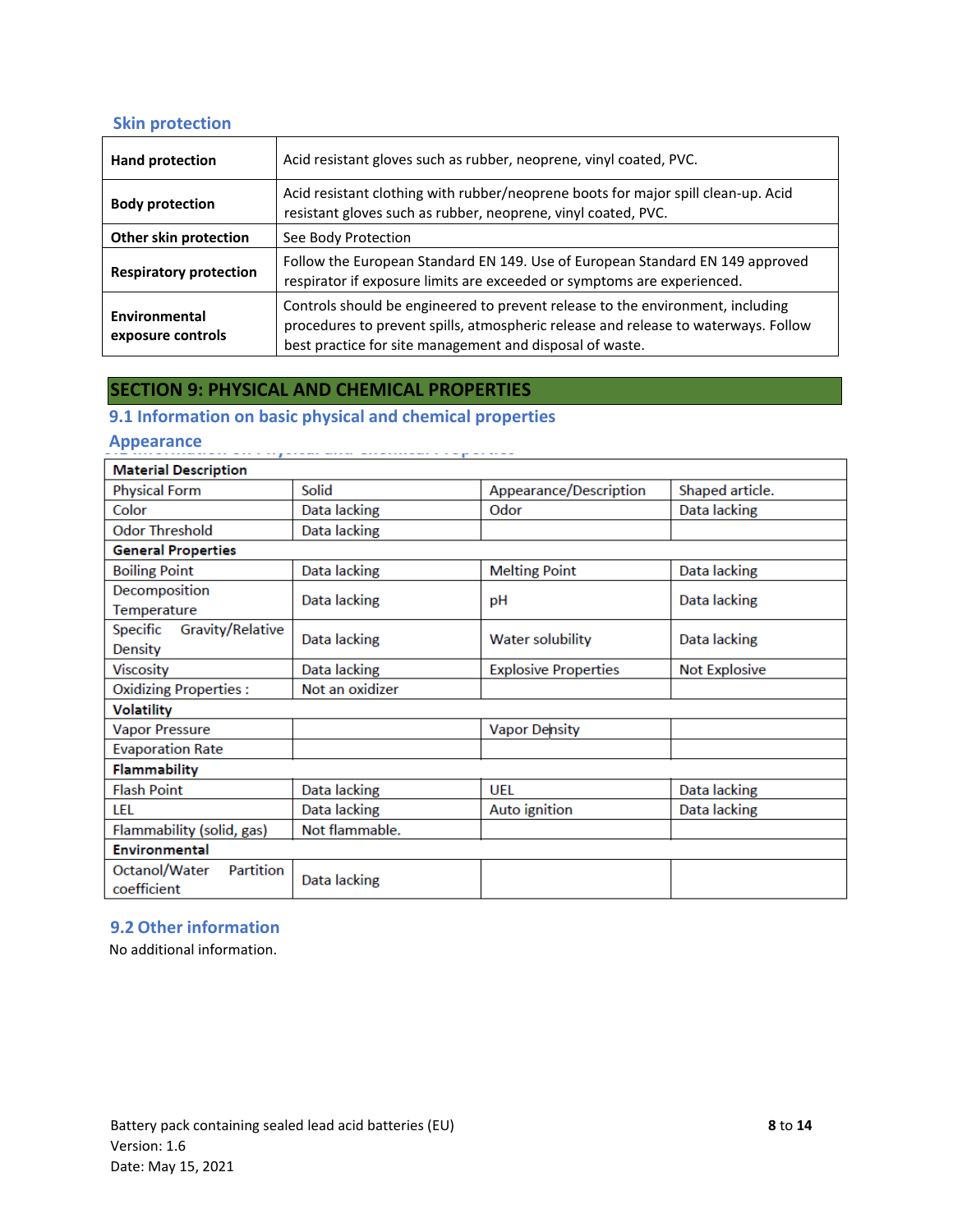### **SECTION 10: STABILITY AND REACTIVITY**

| <b>10.1 Reactivity</b>                            | No dangerous reaction known under conditions of normal use.                                                                                                                                                                                                                                          |
|---------------------------------------------------|------------------------------------------------------------------------------------------------------------------------------------------------------------------------------------------------------------------------------------------------------------------------------------------------------|
| <b>10.2 Chemical stability</b>                    | The product is stable under normal temperatures and pressures.                                                                                                                                                                                                                                       |
| <b>10.3 Possibility of hazardous</b><br>reactions | Under normal conditions of storage and use, hazardous reactions will not<br>occur.                                                                                                                                                                                                                   |
| <b>10.4 Conditions to avoid</b>                   | Use only approved charging methods. Avoid overcharging. Avoid short-<br>circuiting. Avoid sparks and other ignition sources. Do not open, break or<br>melt the casing.                                                                                                                               |
| 10.5 Incompatible materials                       | Strong oxidizing or reducing agents.                                                                                                                                                                                                                                                                 |
| <b>10.6 Hazardous</b><br>decomposition products   | Can emit highly toxic fumes when heated. Combustion can produce<br>carbon dioxide and carbon monoxide. Will release an explosive<br>hydrogen/oxygen gas mixture. Oxides of lead, lead and/or lead<br>compounds may be released. Sulfuric acid may release sulfur dioxide<br>and /or sulfur trioxide. |

#### **Additional information**

No decomposition if stored and applied as directed.

#### **SECTION 11: TOXICOLOGICAL INFORMATION**

#### **11.1 Information on toxicological effects**

| Components                        |           |                                                                                                                                                                                                                                                                                                                                                                                                                              |  |
|-----------------------------------|-----------|------------------------------------------------------------------------------------------------------------------------------------------------------------------------------------------------------------------------------------------------------------------------------------------------------------------------------------------------------------------------------------------------------------------------------|--|
| Sulfuric acid (15.8% to<br>20.5%) | 7664-93-9 | Acute Toxicity: Ingestion/Oral-Rat LD50 . 2140 mg/kg; Inhalation-Rat<br>LC50 • 510 mg/m <sup>3</sup> 2 Hour(s); Irritation: Eye-Rabbit • 250 µg • Severe<br>irritation; Multi-dose Toxicity: Inhalation-Rat TCLo . 1.8 mg/m <sup>3</sup> 24<br>Hour(s) 65 Day(s)-Continuous; Peripheral Nerve and Sensation: Recording<br>from peripheral motor nerve; Kidney, Ureter, and Bladder: Changes in<br>both tubules and glomeruli |  |
| Polyvinyl Chloride (2.6%)         | 9002-86-2 | Tumorigen / Carcinogen: Ingestion/Oral-Rat TDLo . 210 g/kg 30 Week(s)-<br>Continuous; Tumorigenic: Equivocal tumorigenic agent by RTECS<br>criteria; Lungs, Thorax, or Respiration: Tumors; Skin and Appendages:<br>Other: Tumors                                                                                                                                                                                            |  |
| Copper (2.6%)                     | 7440-50-8 | Reproductive: Ingestion/Oral-Rat TDLo . 152 mg/kg (22W pre);<br>Reproductive Effects: Effects on Embryo or Fetus: Fetotoxicity (except<br>death, e.g., stunted fetus); Reproductive Effects: Specific Developmental<br>Abnormalities: Central nervous system                                                                                                                                                                 |  |

| <b>GHS Properties</b>        | <b>Classification EU/CLP</b>                  |
|------------------------------|-----------------------------------------------|
| <b>Acute toxicity</b>        | Acute Toxicity - Oral 4 - ATEmix= 703.47mg/kg |
| <b>Irritation/Corrosion</b>  | Skin Corrosion 1A                             |
| Sensitization                | Classification criteria not met               |
| <b>Mutagenicity</b>          | Classification criteria not met.              |
| Carcinogenicity              | Classification criteria not met.              |
| <b>Reproductive toxicity</b> | Toxic to Reproduction 1A                      |

Battery pack containing sealed lead acid batteries (EU) **9** to **14** Version: 1.6 Date: May 15, 2021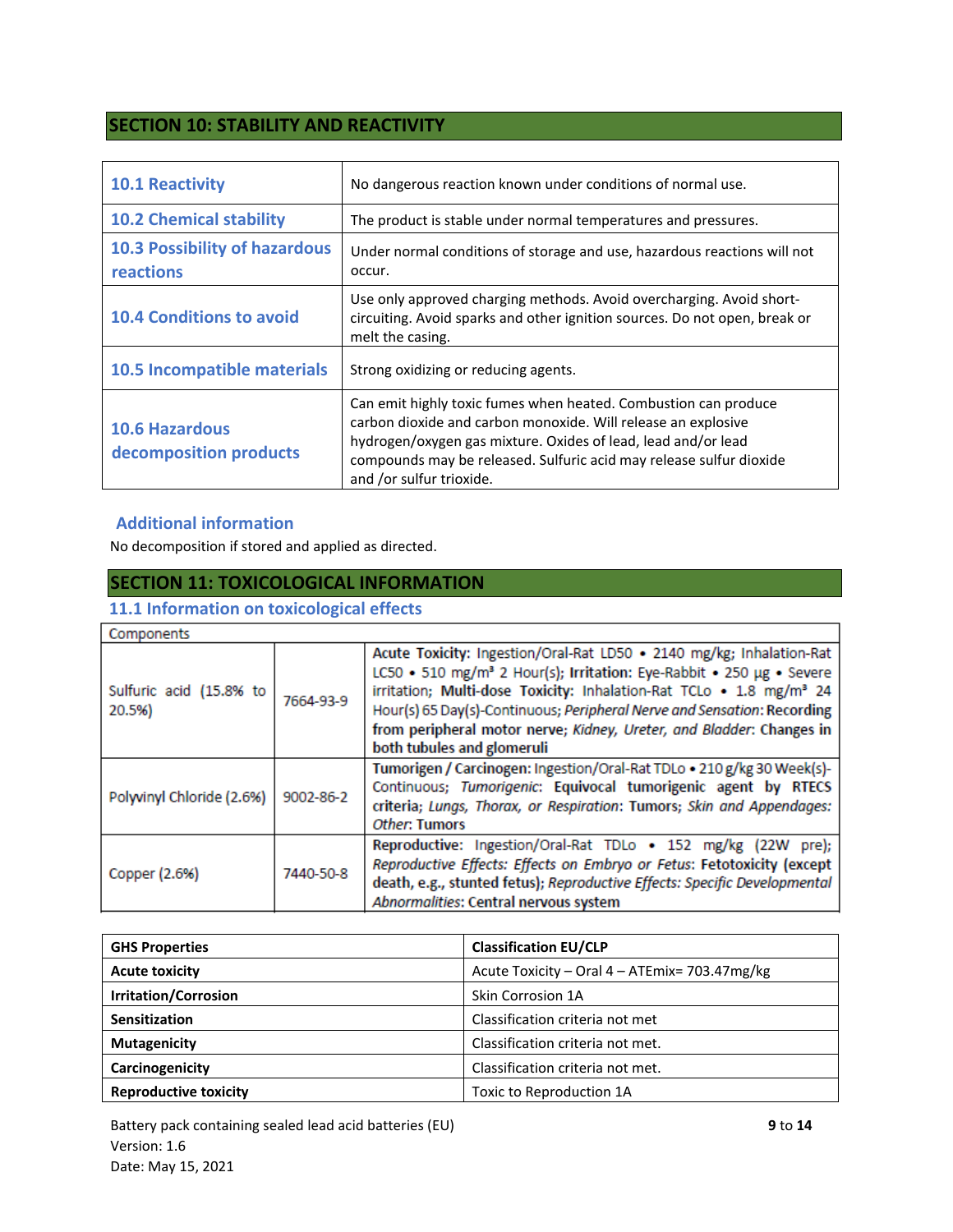| Teratogenicity                                     | Classification criteria not met.                   |
|----------------------------------------------------|----------------------------------------------------|
| Specific target organ toxicity (single exposure)   | Classification criteria not met.                   |
| Specific target organ toxicity (repeated exposure) | Specific Target Organ Toxicity Repeated Exposure 2 |
| <b>Aspiration hazard</b>                           | Classification criteria not met.                   |

Target Organs: Nervous System, Blood, Liver, Kidney

Information on the likely routes of exposure: Dermal contact, Eye contact, Inhalation, Ingestion

# **Potential health effects**

| Acute (Immediate)        | Lead - For industry, inhalation is much more important than is ingestion. Systemic effects<br>include loss of appetite, anemia, malaise, insomnia, headache, irritability, muscle and joint<br>pains, tremors, flaccid paralysis without anesthesia, hallucinations and distorted<br>perceptions, muscle weakness, gastritis and liver changes. Major organ systems affected<br>are the nervous system, blood system and kidneys. Experimental evidence suggests that<br>blood levels of lead below 10 µg/dL can lower the IQ scores of children. Low levels of lead<br>impair neurotransmission and immune system function and may increase systolic blood<br>pressure. Reversible kidney damage can occur from acute exposure. Sulfuric Acid -<br>Experimental poison by inhalation.                                                                                                                                                                                                                                                                                                                                                               |
|--------------------------|------------------------------------------------------------------------------------------------------------------------------------------------------------------------------------------------------------------------------------------------------------------------------------------------------------------------------------------------------------------------------------------------------------------------------------------------------------------------------------------------------------------------------------------------------------------------------------------------------------------------------------------------------------------------------------------------------------------------------------------------------------------------------------------------------------------------------------------------------------------------------------------------------------------------------------------------------------------------------------------------------------------------------------------------------------------------------------------------------------------------------------------------------|
| <b>Chronic (Delayed)</b> | Lead - Chronic exposure can lead to irreversible vascular sclerosis, tubular cell atrophy,<br>interstitial fibrosis, and glomerular sclerosis. Very heavy intoxication can sometimes be<br>detected by formation of a dark line on the gum margins. Sulfuric acid - Repeated or<br>prolonged inhalation of sulfuric acid mist can cause inflammation of the upper respiratory<br>tract, leading to chronic bronchitis. Severe exposure may cause chemical pneumonitis.<br>Erosion of tooth enamel due to strong acid fume exposure has been observed in industry.<br>Workers exposed to low concentrations of the vapors gradually lose their sensitivity to its<br>irritating action. Occupational exposures to strong-acid mists containing sulfuric acid have<br>been associated with several respiratory tract cancers. However, there is no animal data<br>supporting the carcinogenicity of sulfuric acid. Sulfuric acid has been found to be non-<br>mutagenic, and in two studies of workers employed in lead acid battery manufacture, no<br>association between sulfuric acid mist exposure and respiratory tract cancers was<br>observed. |

#### Skin

| Acute (Immediate) | Sulfuric Acid - Extremely irritating, corrosive, and toxic to tissue, resulting in rapid<br>destruction of tissue, causing severe burns. If much skin is involved, exposure is<br>accompanied by shock, collapse and symptoms similar to those seen in severe burns.<br>Repeated contact with dilute solutions can cause dermatitis. |
|-------------------|--------------------------------------------------------------------------------------------------------------------------------------------------------------------------------------------------------------------------------------------------------------------------------------------------------------------------------------|
| Chronic (Delayed) | No Data Available                                                                                                                                                                                                                                                                                                                    |

#### Eye

|                          | Acute (Immediate)   Causes serious eye damage. |
|--------------------------|------------------------------------------------|
| <b>Chronic (Delayed)</b> | No Data Available                              |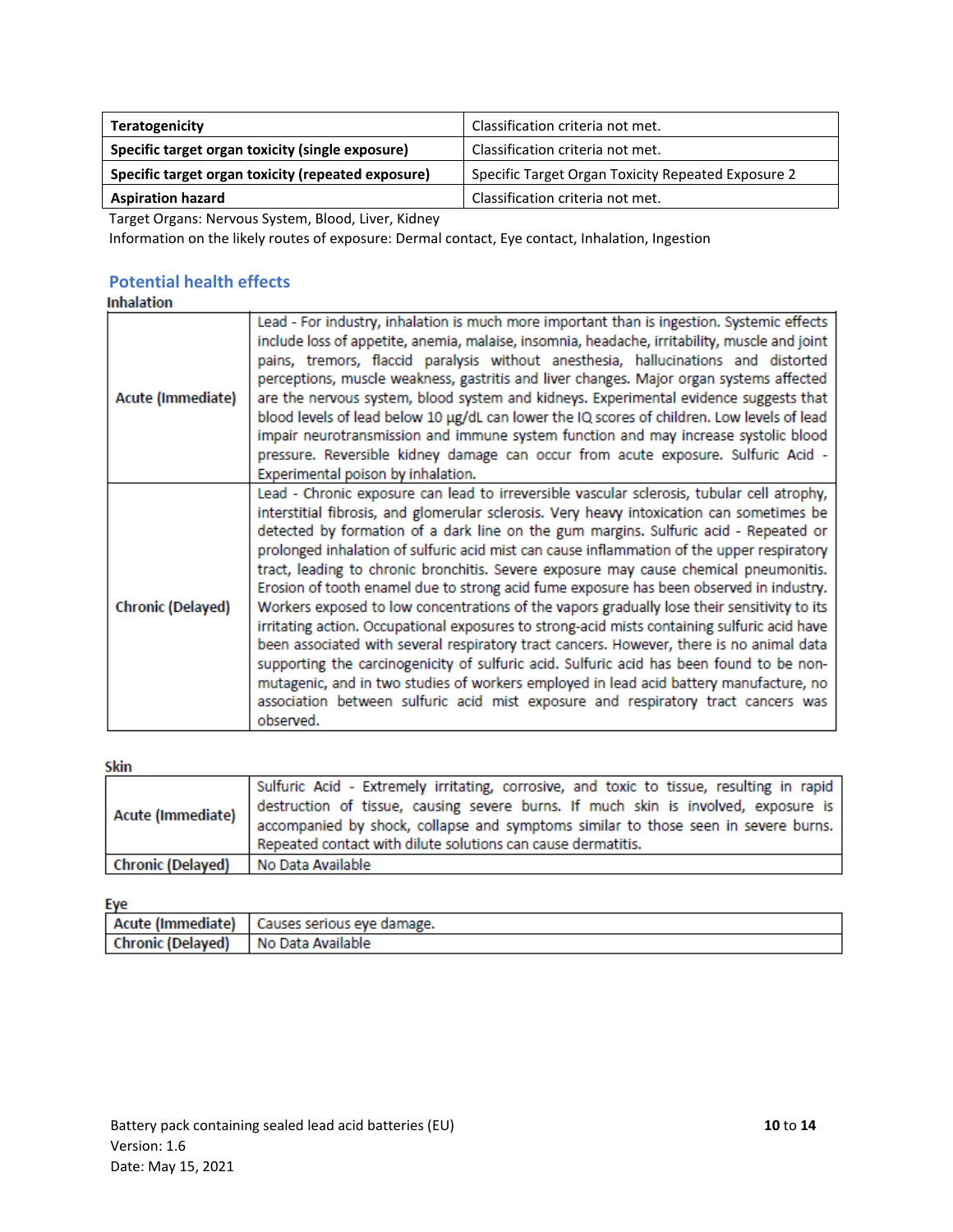| Ingestion                      |                                                                                                                                                                                                                                                                                                              |
|--------------------------------|--------------------------------------------------------------------------------------------------------------------------------------------------------------------------------------------------------------------------------------------------------------------------------------------------------------|
| Acute (Immediate)              | Lead - Poison by ingestion in large dosages and with prolonged exposure leading to the<br>same effects as seen in exposure by inhalation. Adults absorb 5-15% of ingested lead and<br>retain less than 5%. Children absorb about 50% and retain about 30%. Sulfuric Acid -<br>Moderately toxic by ingestion. |
| <b>Chronic (Delayed)</b>       | No Data Available                                                                                                                                                                                                                                                                                            |
|                                |                                                                                                                                                                                                                                                                                                              |
| Reproductive<br><b>Effects</b> | Lead - Severe toxicity can cause sterility, abortion, and neonatal mortality and morbidity.<br>Experimental teratogen. Experimental reproductive effects. Pathological lesions have been<br>found on male gonads. Sulfuric Acid - Experimental teratogen.                                                    |
| Carcinogenic<br><b>Effects</b> | Repeated and prolonged exposure may cause cancer.                                                                                                                                                                                                                                                            |

| <b>Carcinogenic Effects</b> |                                  |                      |                                    |  |  |  |
|-----------------------------|----------------------------------|----------------------|------------------------------------|--|--|--|
|                             | CAS<br><b>IARC</b><br><b>NTP</b> |                      |                                    |  |  |  |
| Sulfuric acid               | 7664-93-9                        | Group 1-Carcinogenic | <b>Not Listed</b>                  |  |  |  |
| Lead                        | 7439-92-1                        | Group 2A-Probable    | Reasonably Anticipated to be Human |  |  |  |
|                             |                                  | Carcinogen           | Carcinogen                         |  |  |  |
| Lead as Lead                | NO DATA                          | <b>Not Listed</b>    | Reasonably Anticipated to be Human |  |  |  |
| Compounds                   | <b>AVAILABLE</b>                 |                      | Carcinogen                         |  |  |  |
| Lead as Lead, inorganic     | DATA<br>NO.                      | Group 2A-Probable    | <b>Not Listed</b>                  |  |  |  |
| compounds                   | <b>AVAILABLE</b>                 | Carcinogen           |                                    |  |  |  |

#### **Other information**

Not available.

### **SECTION 12: ECOLOGICAL INFORMATION**

| <b>12.1 Toxicity</b>                         | Very toxic to aquatic life. Very toxic to aquatic life with long lasting<br>effects |  |  |  |
|----------------------------------------------|-------------------------------------------------------------------------------------|--|--|--|
| <b>12.2 Persistence and</b><br>degradability | There is no data available.                                                         |  |  |  |
| <b>12.3 Bioaccumulative potential</b>        | There is no data available.                                                         |  |  |  |

#### **12.4 Mobility in soil**

| <b>Soil/water partition coefficient (K<sub>oc</sub>)</b>   No data available. |                |
|-------------------------------------------------------------------------------|----------------|
| <b>Mobility</b>                                                               | Not available. |

#### **12.5 Results of PBT and vPvB assessment**

| <b>PBT</b> | Not applicable. |
|------------|-----------------|
| vPvB       | Not applicable. |

#### **12.6 Other adverse effects**

No known significant effects or critical hazards.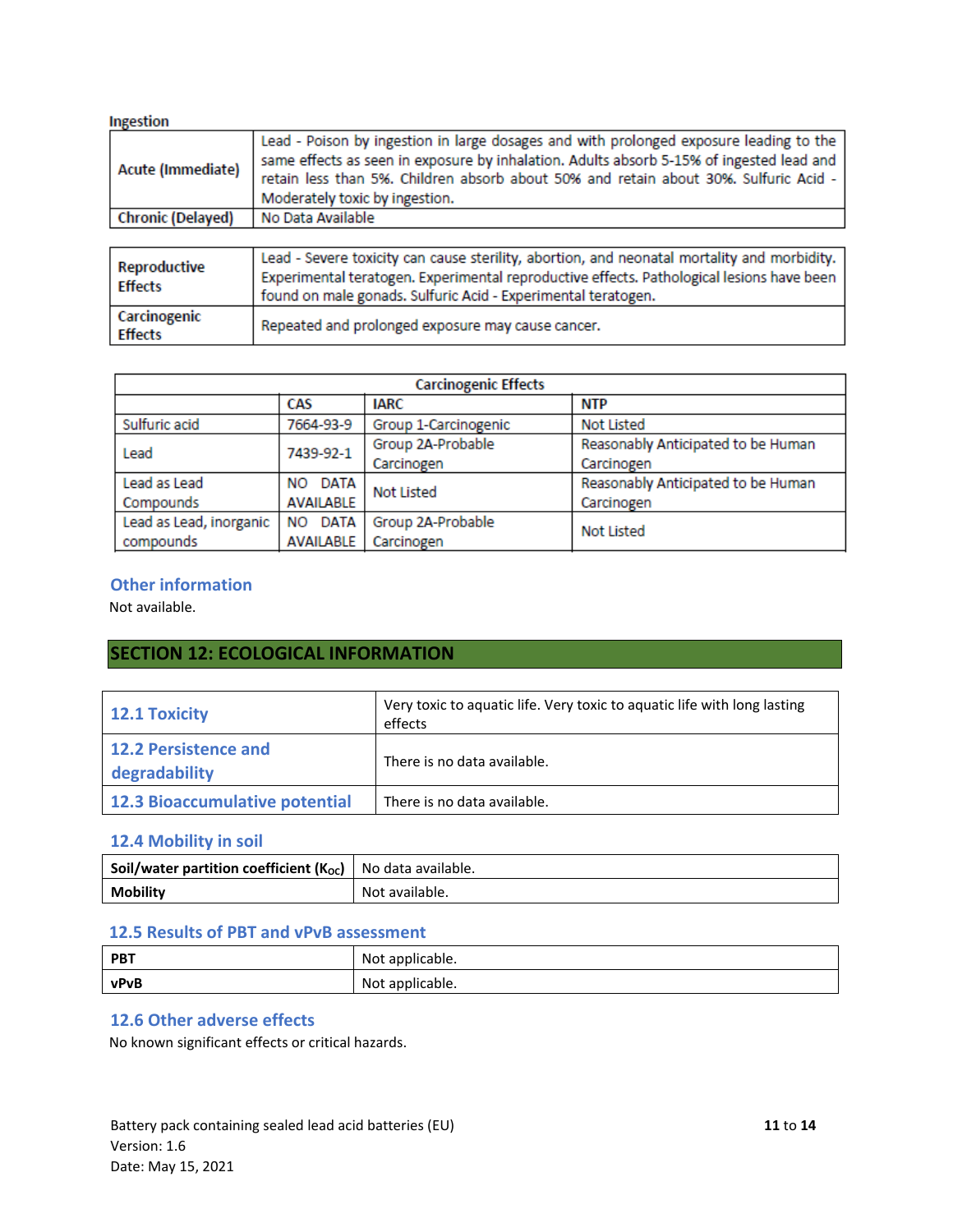#### **SECTION 13: DISPOSAL CONSIDERATIONS**

The information in this section contains generic advice and guidance. The list of Identified Uses in Section 1 should be consulted for any available use-specific information provided in the Exposure Scenario(s).

#### **13.1 Waste treatment methods**

#### **Product**

| <b>Methods of disposal</b> | Dispose of content and/or container in accordance with local, regional,<br>national, and/or international regulations. |  |  |  |  |
|----------------------------|------------------------------------------------------------------------------------------------------------------------|--|--|--|--|
| <b>Hazardous waste</b>     | There is no data available.                                                                                            |  |  |  |  |

#### **Packaging**

| <b>Methods of disposal</b> | Dispose of content and/or container in accordance with local,<br>regional, national, and/or international regulations. |  |  |
|----------------------------|------------------------------------------------------------------------------------------------------------------------|--|--|
| <b>Special precautions</b> | There is no data available.                                                                                            |  |  |

#### **SECTION 14: TRANSPORT INFORMATION**

Battery packs may be shipped alone, within uninterruptible power supplies (UPSs) or battery cabinets. The nonspillable lead acid batteries used in these battery packs are:

- Certified by their manufacturers as capable of withstanding the IATA/ICAO Vibration and Pressure Differential Test and that at a temperature of 55 degrees Centigrade, the electrolyte will not flow from a ruptured or cracked case and there is no free liquid to flow. Schneider Electric only authorizes the use of batteries that meet these criteria.
- Packaged in accordance with the requirements of ADR/RID special provision 598, IMDG special provision 238 and IATA-DGR special provision A67 when shipped inside a UPS or packaged in accordance with the requirements of ADR/RID special provision 598, IMDG special provision 238 and IATA-DGR special provision A67 when shipped inside a UPS or shipped in their original battery pack packaging. When they are shipped inside the UPS or in their original packaging, then they are:
	- o Secured in such a way that they cannot slip, fall or be damaged;
	- $\circ$  When weighing greater than 2.5 kg, provided with carrying devices, unless they are suitably stacked, e.g. on pallets;
	- o Free of dangerous traces of alkalis or acids on the outside; and protected against short circuits.
	- o Outer packaging may be marked "NONSPILLABLE" or "NONSPILLABLE BATTERY." When not marked, the outer packaging needs to be marked with one of these two phrases.
	- o Shipment by air requires on Master Air Waybill the following endorsement in the "Nature and Quantity of Good" box: "Not Restricted as per Special Provision A67"

Please note that if the Battery Pack or UPS containing the Battery pack is not shipped in the original packaging or no longer meets any of the referenced requirements above, then the package must be shipped as follows:

Battery pack containing sealed lead acid batteries (EU) **12** to **14** Version: 1.6 Date: May 15, 2021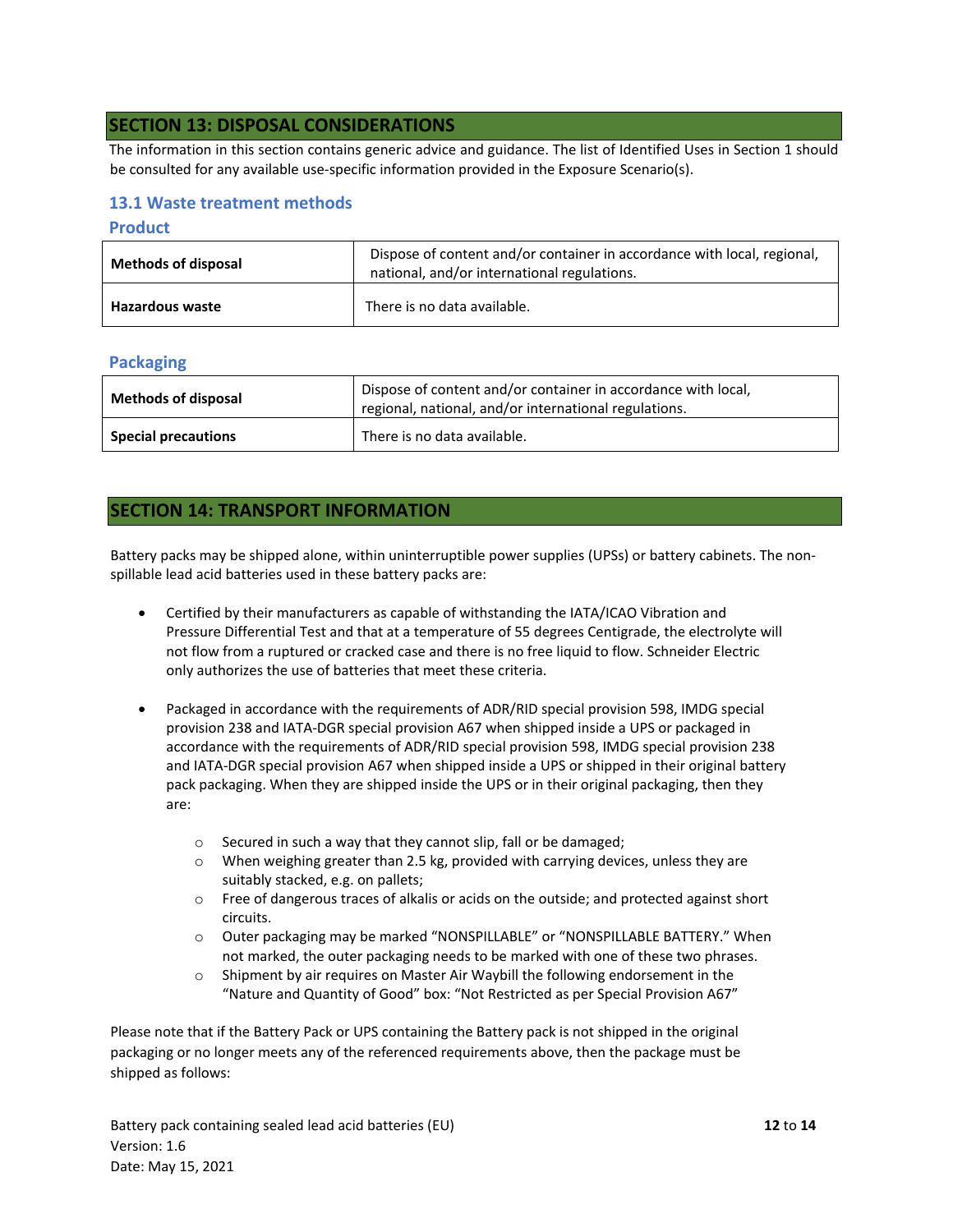|                    | <b>14.1 UN</b><br><b>Number</b> | 14.2 UN Propper<br><b>Shipping Name</b> | 14.3<br><b>Transportation</b><br><b>Hazard Class(es)</b> | 14.4 Packing<br><b>Group</b> | 14.5<br><b>Environmental</b><br><b>Hazards</b> |
|--------------------|---------------------------------|-----------------------------------------|----------------------------------------------------------|------------------------------|------------------------------------------------|
| <b>IATA/ICAO</b>   | UN2800                          | Batteries, Wet,<br>non-spillable        | Hazard Class 8                                           | N/A                          | N/A                                            |
| <b>IMO/IMDG</b>    | UN2800                          | Batteries, Wet,<br>non-spillable        | Hazard Class 8                                           | N/A                          | N/A                                            |
| <b>ADR/DOT/TDG</b> | UN2800                          | Batteries, Wet,<br>non-spillable        | Hazard Class 8                                           | N/A                          | N/A                                            |

#### **Special precautions for user**

**Transport within user's premises:** always transport in closed containers that are upright and secure. Ensure that persons transporting the product know what to do in the event of an accident or spillage

#### **Transport in bulk according to Annex II of**

#### **MARPOL 73/78 and the IBC Code**

Not available

#### **SECTION 15: REGULATORY INFORMATION**

# **15.1 Safety, health and environmental regulations/legislation specific for the substance or**

#### **mixture**

SARA Hazardous Classifications: Acute Chronic

| Inventory                 |            |            |                    |                  |                 |             |
|---------------------------|------------|------------|--------------------|------------------|-----------------|-------------|
| Component                 | <b>CAS</b> | Canada DSL | <b>Canada NDSL</b> | <b>EU EINECS</b> | <b>EU ENICS</b> | <b>TSCA</b> |
| 1-propene,<br>homopolymer | 9003-07-0  | Yes        | No                 | No               | Yes             | Yes         |
| Amorphous/fused<br>silica | 60676-86-0 | Yes        | No                 | Yes              | No              | Yes         |
| Calcium                   | 7440-70-2  | Yes        | No                 | Yes              | No              | Yes         |
| Copper                    | 7440-50-8  | Yes        | No                 | Yes              | No              | Yes         |
| Lead                      | 7439-92-1  | Yes        | No                 | No               | No              | Yes         |
| Polycarbonate             | 25037-45-0 | Yes        | No                 | No               | Yes             | Yes         |
| Polyvinyl Chloride        | 9002-86-2  | Yes        | No                 | Yes              | No              | Yes         |
| Sulfuric Acid             | 7664-93-9  | Yes        | No                 | Yes              | No              | Yes         |
| Tin                       | 7440-31-5  | Yes        | No                 | Yes              | No              | Yes         |
| Steel                     | Multiple   | Yes        | No                 | Yes              | No              | Yes         |

**TSCA 8(a) CDR Exempt/Partial exemption:** All chemical components are listed or exempt from listing **United States inventory (TSCA 8b**): All components are listed or exempted

#### **15.2 Chemical Safety Assessment**

This product contains substances for which Chemical Safety Assessments are still required.